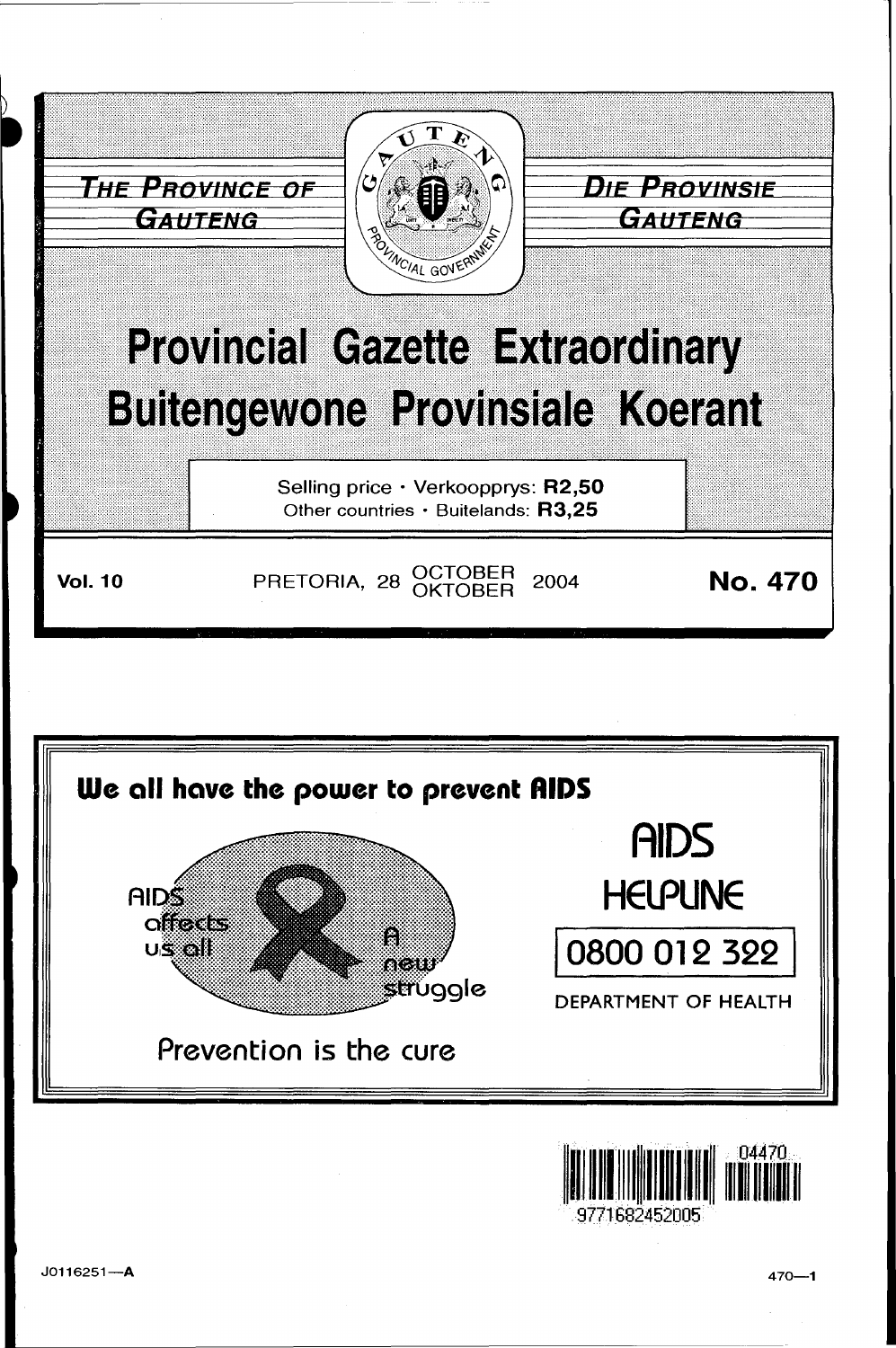## **CONTENTS • INHOUD**

 $\overline{1}$ 

| No. |                                                                                                      | Page<br>No. | Gazette<br>No. |
|-----|------------------------------------------------------------------------------------------------------|-------------|----------------|
|     | <b>LOCAL AUTHORITY NOTICES</b>                                                                       |             |                |
|     | 2345 Town-planning and Townships Ordinance (15/1986): City of Johannesburg: Amendment Scheme 05-0273 |             | 470            |
|     | 2346 do.: do.: Declaration as an approved township: Honeydew Ridge Extension 11…………………………………………………   |             | 470            |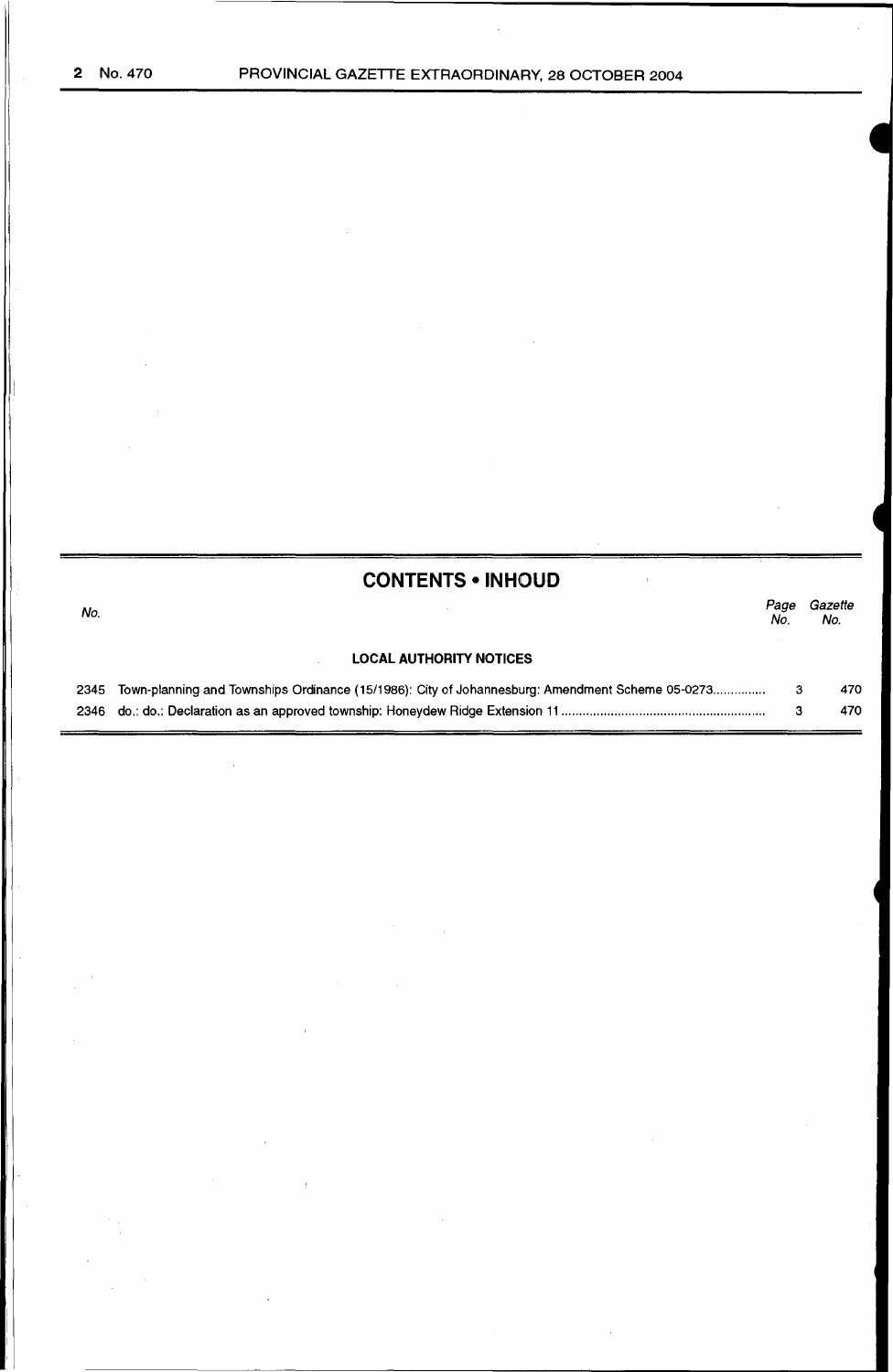## LOCAL AUTHORITY NOTICES

### LOCAL AUTHORITY NOTICE 2345

#### CITY OF JOHANNESBURG AMENDMENT SCHEME 05-0273

The Council hereby in terms of provisions of Section 125 of the Town-planning and Townships Ordinance, 1986, declares that it has approved the amendment scheme, being an amendment of the Roodepoort Townplanning Scheme 1987, comprising the same land, as included in the Township of HONEYDEW RIDGE EXTENSION 11

Map 3, Annexure and scheme clauses of the amendment scheme are filed with the Executive Director: Development Planning, Transportation and Environment: City of Johannesburg and are open for inspection at all reasonable times.

The amendment scheme is known as Amendment Scheme 05-0273

Executive Director: Development Planning Transportation and Environment Notice No. 1122/2004

### PLAASLIKE BESTUURSKENNISGEWING 2345

#### STAD VAN JOHANNESBURG WYSIGINGSKEMA 05-0273

Die Stadraad verklaar hierby ingevolge die bepalings van artikel 125 van die Ordonnansie op Dorpsbeplanning en Dorpe, 1986, dat dit 'n wysigingskema synde 'n wysiging van Roodepoort- dorpsbeplanningskema, 1987, wat uit dieselfde grond as die dorp HONEYDEW RIDGE UITBREIDING 11 bestaan, goedgekeur het.

Kaart 3, Bylae en die skemaklousules van die wysigskema word in bewaring gehou deur Uitvoerende Direkteur: Ontwikkelings Beplanning, Vervoer en Omgewing, Stad van Johannesburg en is beskikbaar vir inspeksie te aile redelike tye.

Hierdie wysiging staan bekend as Wysigingskema 05-0273

Uitvoerende Direkteur: Ontwikkelings Beplanning, Vervoer en Omgewing Notice No.

### LOCAL AUTHORITY NOTICE 2346

#### CITY OF JOHANNESBURG DECLARATION AS APPROVED TOWNSHIP

In terms of section 103(1) of the Town-planning and Townships Ordinance, 1986 (Ordinance No. 15 of 1986) the CITY OF JOHANNESBURG METROPOLITAN MUNICIPALITY declares HONEYDEW RIDGE EXTENSION 11 to be an approved township subject to the conditions set out in the Schedule hereto.

#### **SCHEDULE**

CONDITIONS UNDER WHICH THE APPLICATION MADE BY TERTIUS VILJOEN (HEREIN AFTER REFERRED TO AS THE APPLICANT) UNDER THE PROVISIONS OF THE TOWN-PLANNING AND TOWNSHIPS ORDINANCE 1986 (ORDINANCE NO 15 of 1986) FOR PERMISSION TO ESTABLISH A TOWNSHIP ON PORTION 547 (A PORTION OF PORTION 187) OF THE FARM WILGESPRUIT 190 IQ, PROVINCE OF GAUTENG, HAS BEEN GRANTED.

### 1. CONDITIONS OF ESTABLISHMENT

### 1. Name

The name of the township shall be HONEYDEW RIDGE EXTENSION 11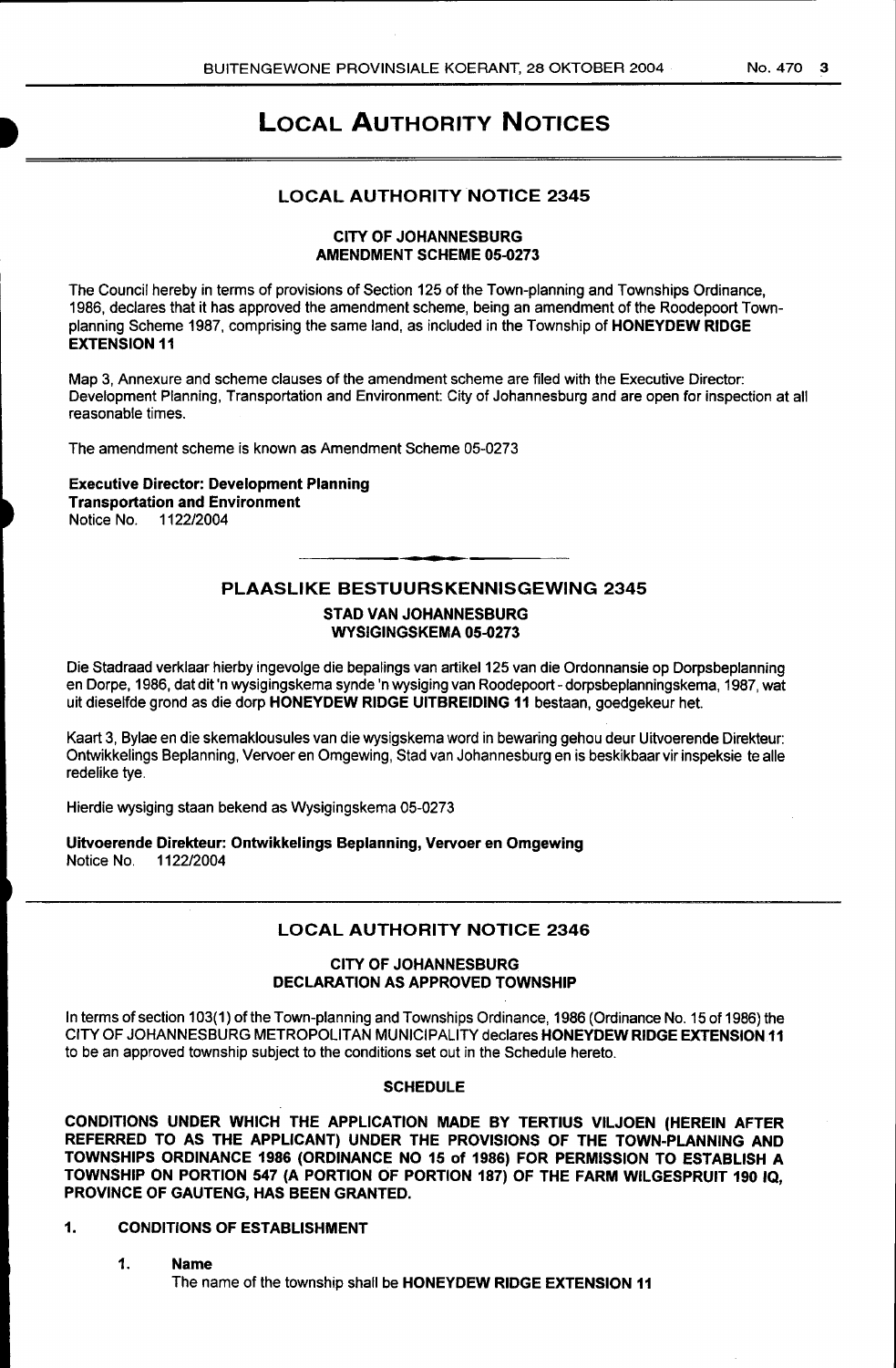#### 2. Design

The township shall consist of erven as indicated on General Plan S.G. 1602/2004

#### 3. Provision and installation of engineering services

The township owner shall provide engineering services in the township, subject to the approval of the Council and/or City Power / Eskom.

#### 4. Obligations in respect of services and limitations in respect of the alienation or erven

- (a) The Township owners shall, in terms of a prior agreement with the Council, fulfil their obligations with the regard to the provision of engineering services in and for the township in terms of Chapter 5 of the Ordinance.
- (b) Contributions towards the provisions of external engineering services, bulk sewer and endowment in lieu of parkland shall be payable in terms of the Ordinance.
- (c) No erven may be alienated or be transferred into the name of a buyer prior to the Council having confirmed that sufficient guarantees / cash contributions / endowments in respect of the supply of services by the township owner has been made to the said Council.

#### 5. Removal and replacement of Municipal Services

If, by reason of the establishment of the township, it should become necessary to remove or replace any existing municipal services, the cost thereof shall be borne by the township owner.

#### 6. Disposal of existing. Conditions of Title

All erven shall be made subject to existing conditions and servitudes, if any, including the reservation of rights to minerals.

### 2. CONDITIONS OF TITLE

The erven mentioned hereunder shall be subject to the conditions, as indicated, imposed by the Council in terms of the provisions of the Town-planning and Townships Ordinance, 1986.

#### (1) ALL ERVEN

- (a) The erf is subject to a servitude, 2m wide, in favour of the Council for sewerage and other municipal purposes, along any two boundaries other than a street boundary and in the case of a panhandle erf, an additional servitude for municipal purposes, 2m wide across the access portion of the erf, if and when required by the Council: Provided that the Council may dispense with any such servitude.
- (b) No building or other structure shall be erected within the aforesaid servitude area and no large-rooted trees shall be planted within the area of such servitude or within 2m thereof.
- (c) The Council shall be entitled to deposit temporarily on the land adjoining the aforesaid servitude such material as may be excavated by it during the course of the construction, maintenance or removal of such sewerage mains and other works as it, in its discretion may deem necessary and shall further be entitled to reasonable access to the said land for the aforesaid purpose subject to any damage done during the process of the construction, maintenance or removal of such sewerage mains and other works being made good by the Council.

#### (2) ERF 155

The erf is subject to a 3 x 5m servitude for mini-sub station, in favour of the Council, as indicated on the General Plan.

Executive Director: Development Planning Transportation and Environment<br>Notice No. 1123/2004 Notice No.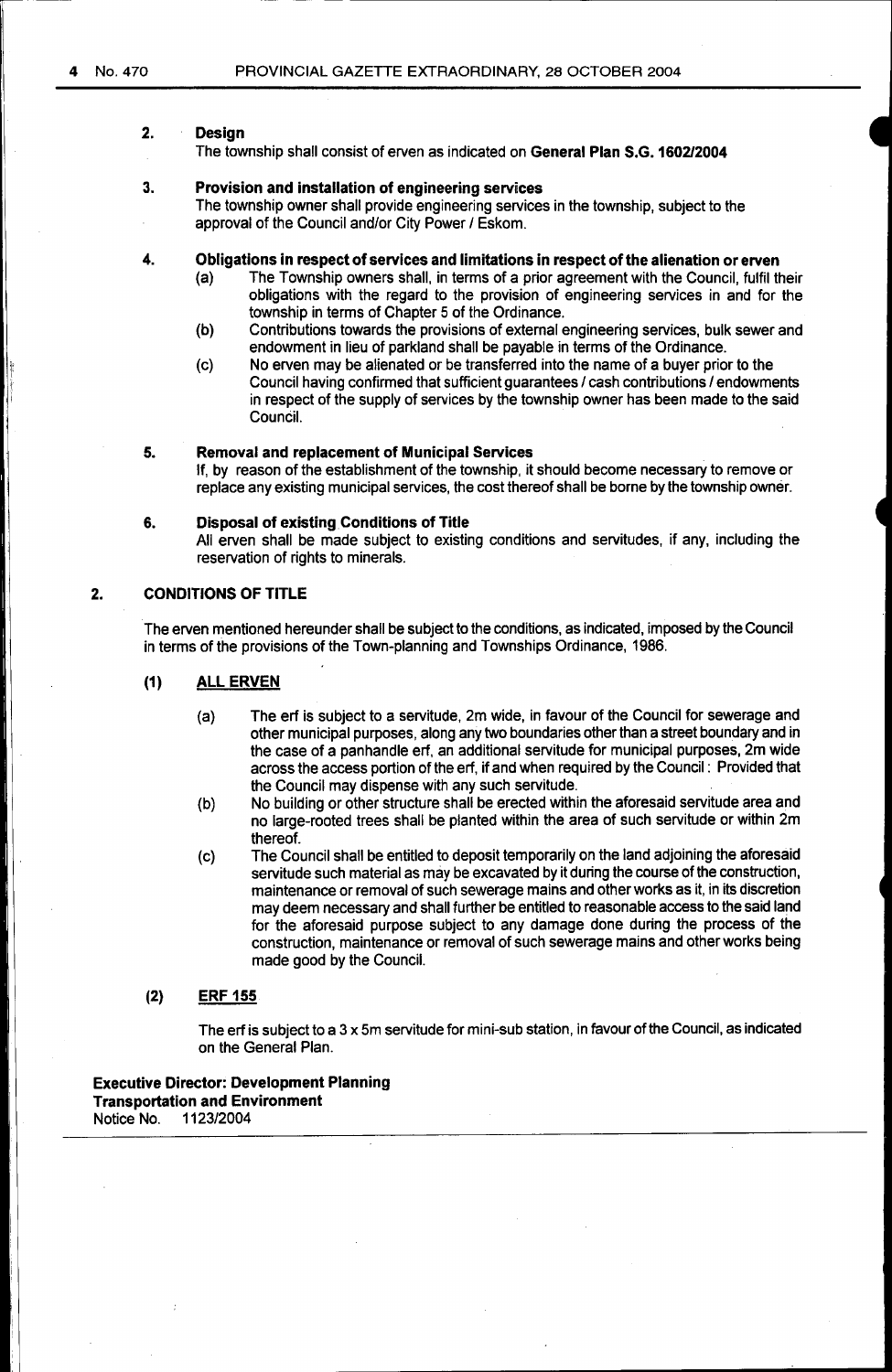#### PLAASLIKE BESTUURSKENNISGEWING 2346

#### STAD VAN JOHANNESBURG VERKLARING TOT GOEDGEKEURDE DORP

lngevolge artikel103(1) van die Ordonnansie op Dorpsbeplanning en Dorpe, 1986 (Ordonnansie No. 15 van 1986) verklaar die STAD VAN JOHANNESBURG hierby die dorp HONEYDEW RIDGE UITBREIDING 11 tot 'n goedgekeurde dorp onderworpe aan die voorwaardes uiteengesit in die bygaande Bylae.

#### BYLAE

VOORWAARDES WAAROP DIE AANSOEK GEDOEN DEUR TERTIUS VILJOEN (HIERNA DIE AANSOEKDOENER GENOEM) INGEVOLGE DIE BEPALINGS VAN DIE ORDONNANSIE OP DORPSBEPLANNING EN DORPE, 1986, OM TOESTEMMING OM 'N DORP TE STIG OP GEDEELTE 547 (GEDEELTE OP GEDEELTE 187) VAN DIE PLAAS WILGESPRUIT 190 IQ, PROVINSIE GAUTENG, TOEGESTAAN IS.

#### 1. STIGTINGSVOORWAARDES

#### 1. NAAM

#### Die naam van die dorp is HONEYDEW RIDGE UITBREIDING 11

#### 2~ ONTWERP

Die dorp bestaan uit erwe soos aangedui op Algemene Plan SG No. 1602/2004

#### 3. VOORSIENING EN INSTALLERING VAN DIENSTE

Die dorpseienaar moet die nodige reelings met die Raad tref vir die voorsiening en instalering van water en sanitere dienste asook die konstruksie van strate en stormwaterdreinering in die dorp, tot bevrediging van die Raad.

#### 4. VERPLIGTINGE TEN OPSIGTE VAN NOODSAAKLIKE DIENSTE ASOOK DIE BEPERKING TEN OPSIGTE VAN VERVREMING OF OORDRAGTE

- (a) Die dorpseienaars sal, in terme van n vooraf gereelde ooreenkoms met die Raad, sy verpligtinge rakende tot die voorsiening van ingenieursdienste in en vir die dorp, in terme van Hoofstuk 5 van die Ordonnansie.
- (b) n Bydrae tot die voorsiening van inginieursdienste en begiftiging ten opsigte van parkegrond sal betaalbaar wees.
- (b) Geen erwe mag vervreem of oorgedra word in die naam van 'n koper alvorens die plaaslike bestuur bevestig het dat voldoende waarborge/kontantbydraes ten opsigte van die voorsiening van dienste deur die dorpseienaar aan die Stadsraad gelewer is nie.

#### 5. VERSKUIWING OF DIE VERVANGING VAN MUNISIPALE DIENSTE

lndien dit as gevolg van die stigting van die dorp nodig word om enige bestaande munisipale dienste te verskuif of te vervang moet die koste daarvan deur die dorpseienaars gedra word.

#### 6. BESKIKKING OOR BESTAANDE TITELVOORWAARDES

Aile erwe moet onderhewig gemaak word aan bestaande titelvoorwaardes en serwitute, indien enige, insluitende die reservering van die mineraleregte.

#### 2. TITELVOORWAARDES

Die erwe hieronder genoem sal onderworpe wees aan die voorwaardes soos aangedui, opgele deur die Raad ingevolge die bepalings van die Ordonnansie op Dorpsbeplanning en Dorpe, 1986.

#### (1) ALLE ERWE

(a) Die erf is geregtig op 'n serwituut van 2 meter breed vir riolerings- en ander munisipale doeleindes, ten gunste van die Raad langs enige twee grense, uitgesonderd 'n straatgrens en, in die geval van 'n pypsteelerf, 'n addisionele serwituut vir munisipale doeleindes 2 meter breed oor die toegangsgedeelte van die erf, indien en wanneer verlang deur die Raad : Met dien verstande dat die Raad van enige sodanige serwituut mag afsien.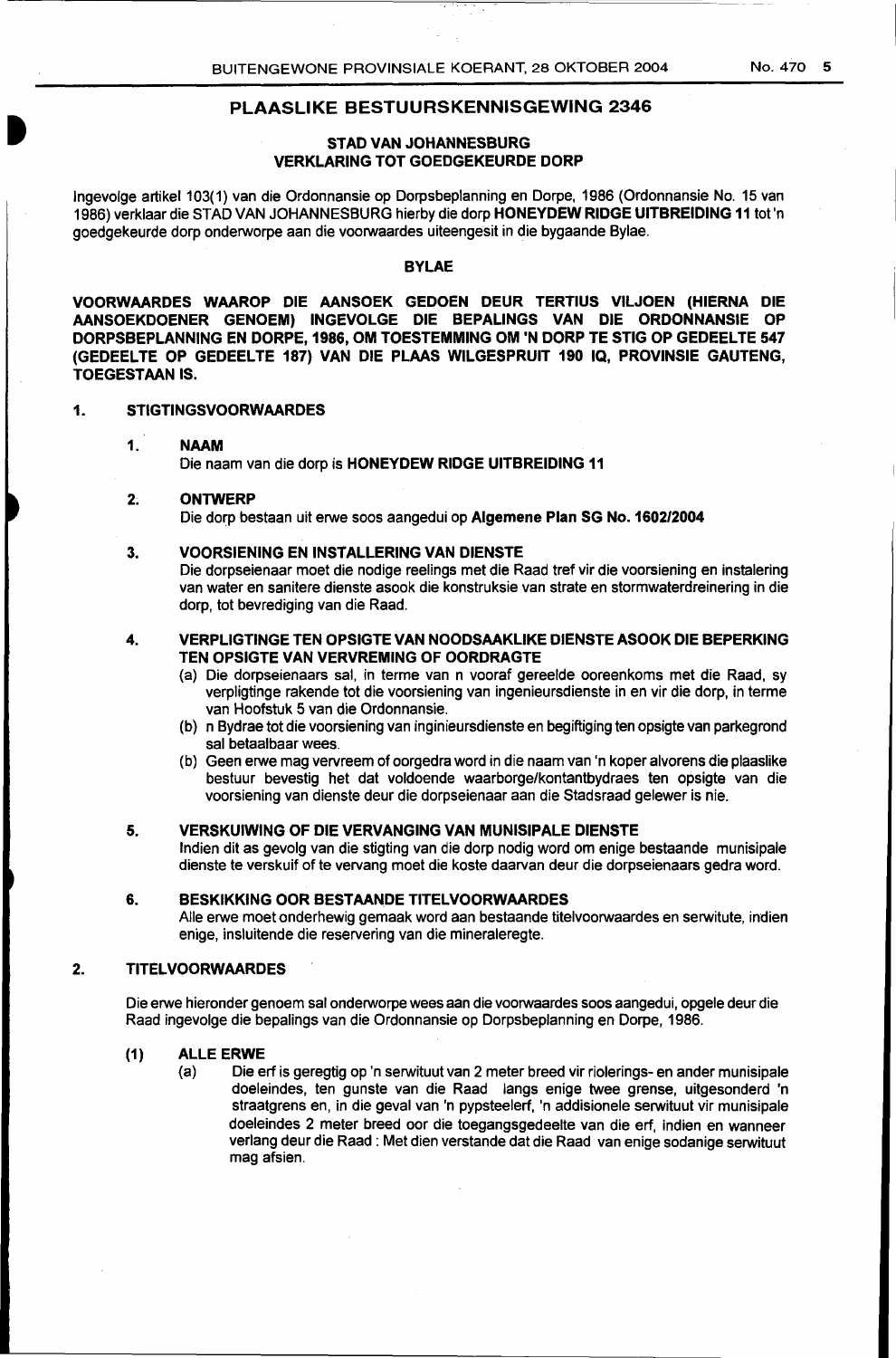- {b) Geen geboue of ander struktuur mag binne die voornoemde serwituutgebied opgerig word nie en geen grootwortelbome mag binne die gebied van sodanige serwituut of binne 'n afstand van 2 meter daarvan geplant word nie.
- (c) Die Raad is geregtig om enige materiaal wat deur hom uitgegrawe word tydens die aanleg, onderhoud of verwydering van sodanige rioolhoofpypleidings en ander werke wat hy volgens goeddunke noodsaaklik ag, tydelik te plaas op die grond wat aan die voornoemde serwituut grens en is voorts geregtig tot redelike toegang tot genoemde grand vir die voornoemde doel, onderworpe daaraan dat die Raad enige skade vergoed wat gedurende die aanleg onderhoud of verwydering van sodanige rioolhoofpypleidings en ander werke veroorsaak word.

#### (2) **ERF 155**

Die erf is onderworpe aan n 3 x 5m serwituut vir n mini-substasie, ten gunste van die Raad, soos aanghedui op die Algemene Plan.

**Uitvoerende Direkteur: Ontwikkelings, Beplanning, Vervoer en Omgewing**  Notice No. 1123/2004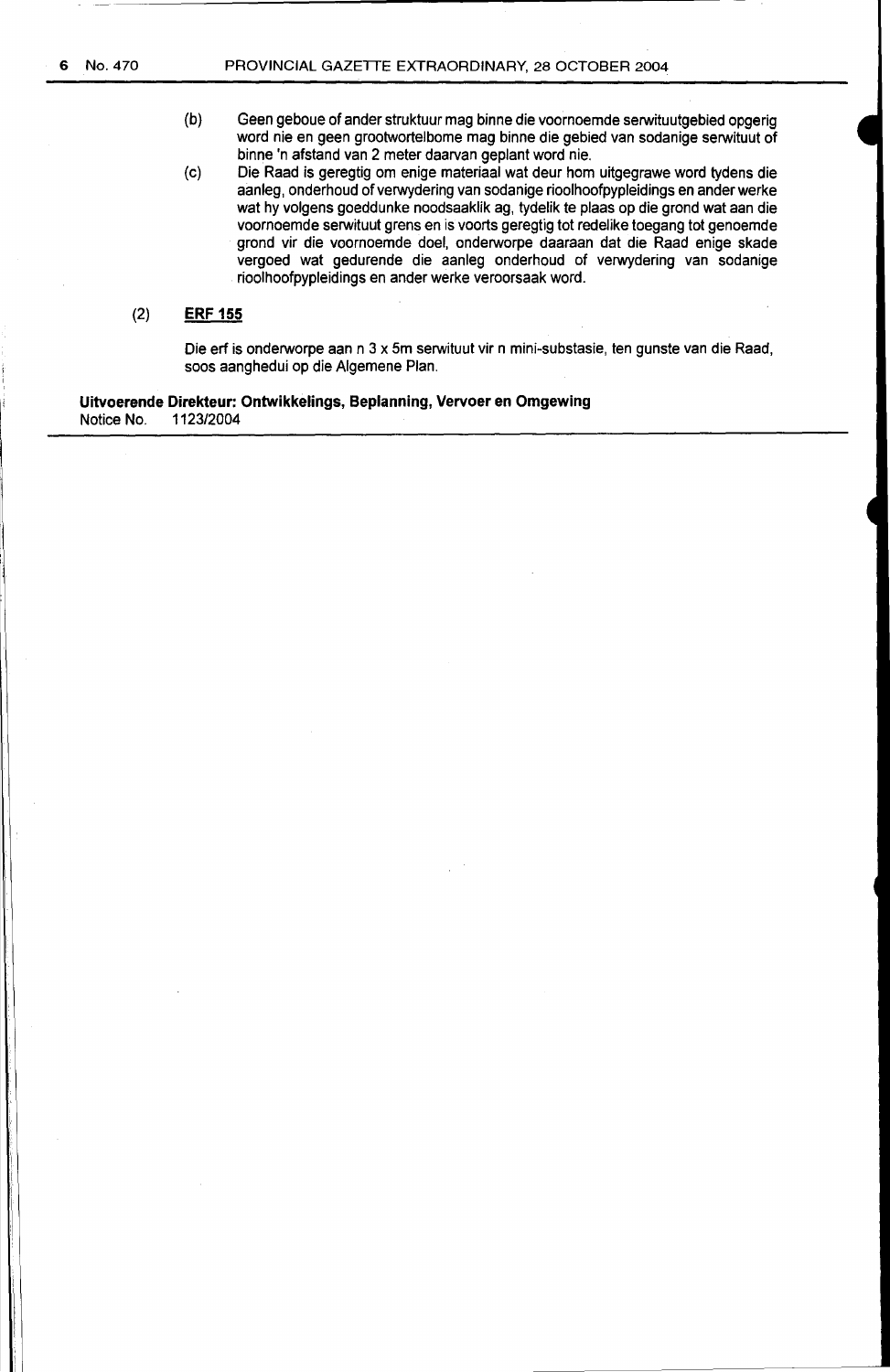# Looking for out of print issues of Government and Provincial **Gazettes**

## We can provide photocopies

## **Contact**

The National Library of South Africa, Pretoria Campus PO Box 397 0001 PRETORIA

## Physical address

C/o Andries and Vermeulen Streets Entrance in Andries Street

# Contact details

Tel: (012) 321-8931 Fax: (012) 325-5984 E-mail: infodesk@nlsa.ac.za